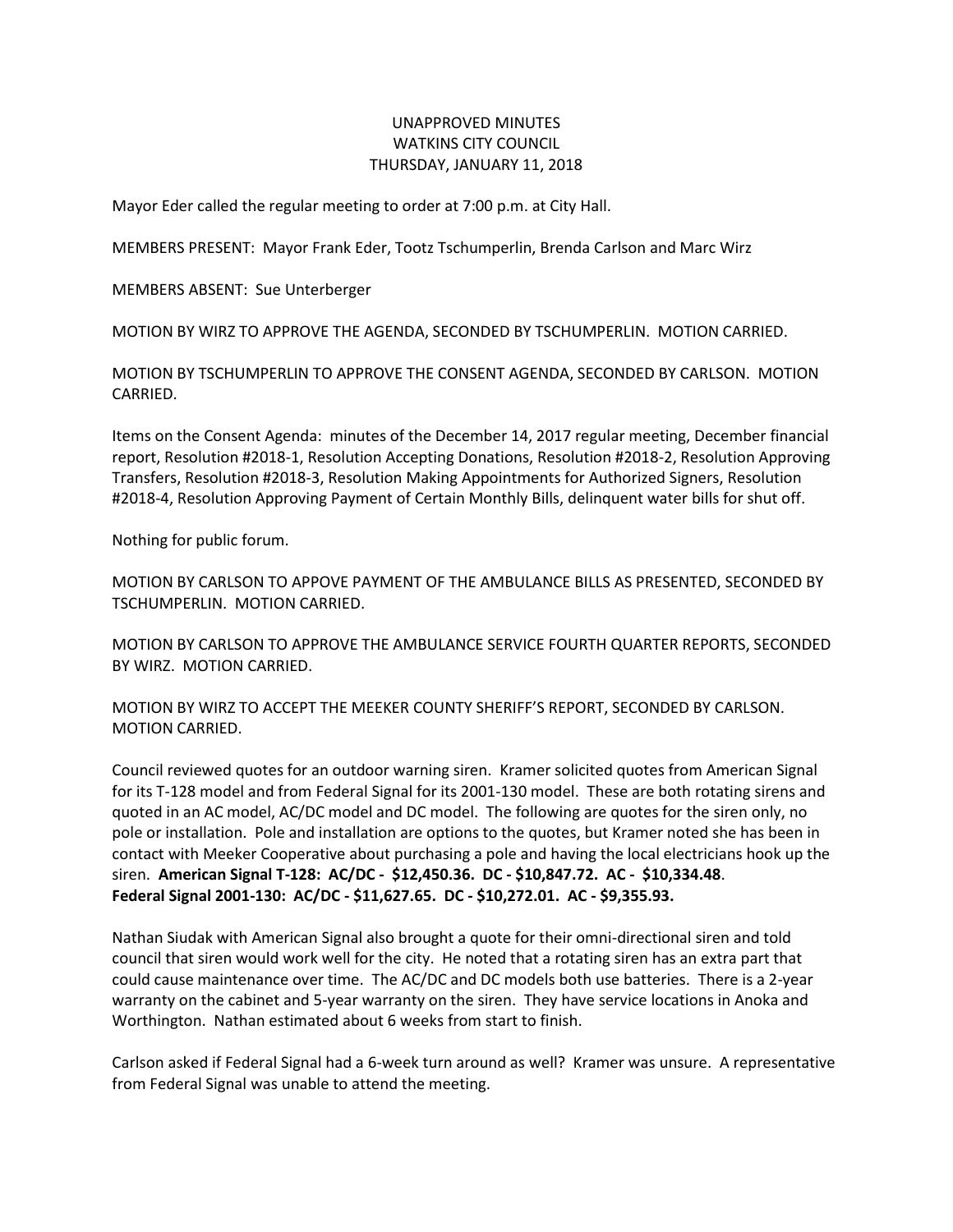Nathan noted they have done a frequency study between American Signal and Federal Signal. American Signal's range is about 1.4 miles and Federal's is about 1 mile.

MOTION BY CARLSON TO TABLE THE MATTER UNTIL THE FEBRUARY MEETING TO ALLOW COUNCIL TIME TO REVIEW, SECONDED BY WIRZ. MOTION CARRIED.

Tom Landwehr was present to discuss renewing the gravel lease and land lease he has with the city. The gravel lease expires April 16, 2018. Tom has sold the farm to his son, Steven, and he would like to renew the gravel lease another 15 years. Carlson asked if the going rate was still .40/ cubic yard. Tom felt it was high enough. On the farm land, Tom noted they pasture everything but 32 acres. The lease is for 60 acres to be planted. Tom felt to leave the land lease as is, as there are at least 60 acres of tillable ground. Geislinger noted the pivot has been rotating. Tom asked if the city would be interested in going further south in the gravel mining. Geislinger noted it wouldn't affect any irrigation. Wirz felt the council should table this until next meeting. He would like to see the site before moving forward.

MOTION BY WIRZ TO TABLE UNTIL NEXT MEETING TO ALLOW TIME TO REVIEW THE LEASES, SECONDED BY TSCHUMPERLIN. MOTION CARRIED.

EDA update – Tschumperlin reported that a developer contacted the city about building homes, but he was looking for something on a larger scale. The board is still looking to do something with the lot on Central Avenue; possibly a business with housing. Tschumperlin noted she would not be in favor of putting up a building if it's for housing only. The board is looking at costs, etc. to see what can be done. The EDA also purchased the empty townhome pads at Glenshire Estates in December. Carlson noted she was preparing a letter about a clinic in Watkins. Discussion followed on this. Mayor Eder noted Meeker County Hospital doesn't have funding for a clinic. A pharmacy is still something that could be pursued.

MOTION BY TSCHUMPERLIN TO ADOPT RESOLUTION #2018-5, RESOLUTION ADOPTING 2018 APPOINTMENTS, SECONDED BY CARLSON. MOTION CARRIED.

The appointments are as follows: Acting Mayor – Kathleen Tschumperlin, Street Commissioner – Kathleen Tschumperlin, Water Commissioner – Brenda Carlson, Sewer Commissioner – Brenda Carlson, Police Commissioner – Sue Unterberger, Shade Tree Commissioner – Marc Wirz Depositing Bank – Farmers State Bank of Watkins & Northland Securities Animal Control Officer –Meeker County Sheriff's Office Emergency Management Director – Meeker County Sheriff's Office Official Newspaper – Tri County News, Kimball, MN City Attorney – Daniel Zimmermann and Boe Piras– Willenbring Law Office Prosecuting Attorney – Meeker County Attorney Election Clerk – Deb Kramer Weed Inspector – Frank Eder The appointed Water Commissioner, the City Clerk and the Water Treatment Operator shall also serve on the Eden Valley-Watkins Joint Water Commission Board. Watkins Planning Commission – Marc Wirz: 1-1-2018 to 1-1-2021. Dennis Loch: 1-1-2018 to 1-1-2021.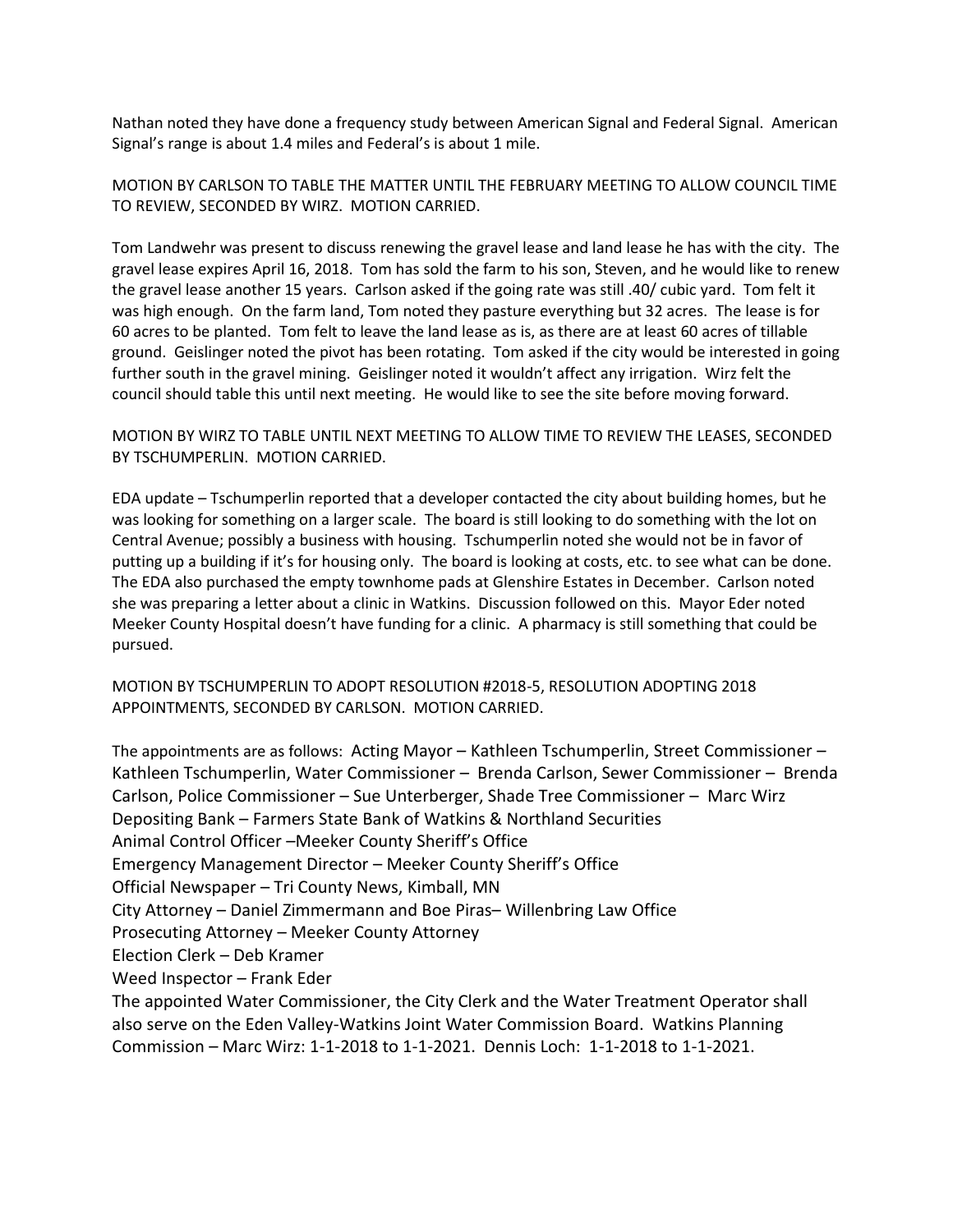MOTION BY WIRZ TO ADOPT RESOLUTION #2018-6, RESOLUTION AUTHORIZING SIGNATURE STAMPS FOR MAYOR AND ACTING MAYOR, SECONDED BY CARLSON. MOTION CARRIED.

The Lions Club has requested a temporary on-sale liquor license for Saturday, February 10<sup>th</sup> for its bocce ball event at the skating rink facility.

MOTION BY TSCHUMPERLIN TO APPROVE A TEMPORARY ON-SALE LIQUOR LICENSE FOR THE WATKINS LIONS CLUB FOR SATURDAY, FEBRUARY 10, 2018, SECONDED BY CARLSON. MOTION CARRIED.

Council reviewed the following forms for use: land use permit application, peddler, solicitor and transient merchant license application, solicitor registration, assessment search, village hall contract, water/sewer service application and application to connect to water/sewer. Kramer noted some of these forms are being used at this time, while others are new or amended.

MOTION BY CARLSON TO APPROVE THE ABOVE FORMS AS PRESENTED, SECONDED BY TSCHUMPERLIN. MOTION CARRIED.

Annual Fire Protection meeting will be Wednesday, February  $14<sup>th</sup>$  at 8 p.m. at the Fire Hall.

The Watkins Baseball Association approved the joint powers agreement as amended. Mayor Eder noted the school lease between the city and school district would supersede this agreement.

MOTION BY CARLSON TO APPROVE THE WATKINS BALL PARK JOINT POWERS AGREEMENT, SECONDED BY WIRZ. MOTION CARRIED.

Mayor Eder also noted there was discussion of the baseball club making charitable gambling donations to the city for the purposes of field maintenance, etc. Kramer checked with the auditors on this. Per state statute, a city can support facilities and public recreation programs. A city cannot support a team with uniforms, bats, etc. Kramer noted if a fund established, that it should be made clear what expenses are allowable. Once the money is donated to the city, the public purpose expenditure law must be followed.

There are three properties in the township that hooked up to city sewer after the 2007 street/utility project. When they connected, council approved a rate equal to what Clear Lake property owners were being charged by its sewer service district. The rate set in 2008 was \$31.50 per month and remains at that today. Kramer checked and found that Clear Lake owners are now at \$115.60 per quarter or \$38.50 per month. Discussion was also held on the rate charged by the city to the Clear Lake Subordinate Service District (the "District") for the sewer treated by the city. The agreement was drafted in 2000 and states the District shall pay quarterly, within thirty (30) days, a cost of use based on actual volume at a rate of 110% of that charged to Watkins' users per thousand gallons. This rate has increased once in 2005 while city residents have seen a few increases since then. The District is currently charged \$4.40 per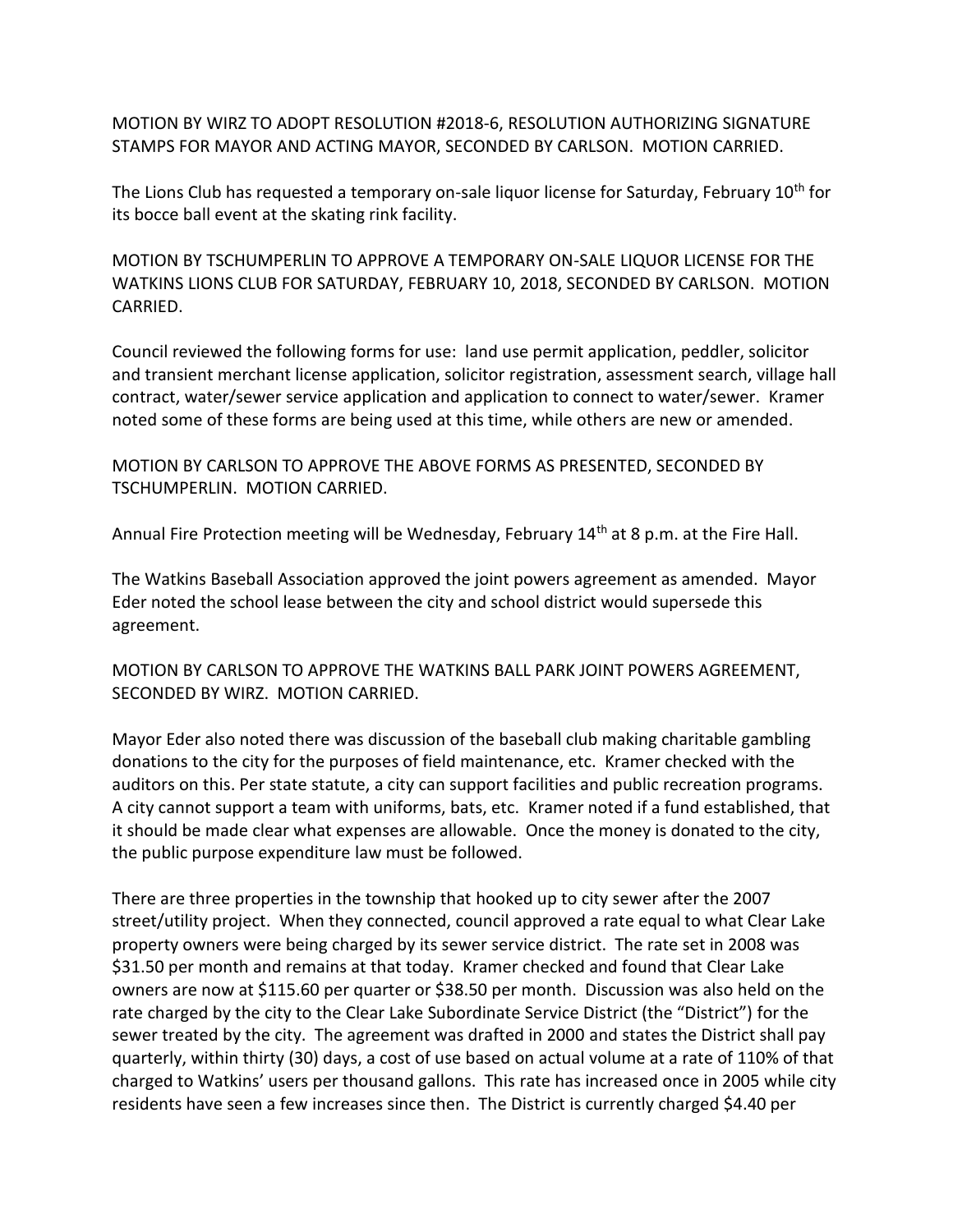thousand gallons. This agreement with the District also expires in 2020 and renewal negotiations are to start 3 years prior. Council agreed the agreement needs to be updated and that an increase in rates needs to be proposed. Council advised to send a letter to Forest Prairie Township about the upcoming expiration of the agreement and the city's intent to increase the rate. A 90-day notice must be given to the District for any increase. The other 3 accounts that have city sewer will be handled after a rate is set for the District.

MOTION BY CARLSON TO SEND A LETTER TO FOREST PRAIRIE TOWNSHIP REGARDING THE AGREEMENT AND RATES AND FORWARD THE AGREEMENT TO THE CITY ATTORNEY TO REVIEW, SECONDED BY TSCHUMPERLIN. MOTON CARRIED.

MOTION BY CARLSON TO APPROVE PAYMENT OF THE BILLS AS PRESENTED, SECONDED BY WIRZ. MOTION CARRIED.

Kramer reported that the credits from the solar garden the city subscribed to started November 1<sup>st</sup>. This garden is owned by Berkshire Hathaway Energy Business.

Councilor Tschumperlin left the meeting at this time.

Geronimo Energy contacted the city about subscribing to a garden located in Forest Prairie Township. This garden would be on the north side of Fourth Street, across from Barrier Technology. Geronimo would own this garden. They have 3 subscribers, but need 5 in order for the garden to be built. Council agreed to have Geronimo put a proposal together.

Council discussed implementing an independent contractor agreement for any work performed in the city. Discussion followed about insurance requirements and OSHA standards. It was also questioned if the city could have a list of approved contractors that residents would be required to use when it affects city infrastructure. Council agreed to pursue implementing some type of agreement.

Meeker County Sheriff's Office has been trying to serve papers from the city's attorney on the owners of property at 151 First Street and have been unsuccessful. The next step would be to publish the notice if they can't serve it personally. The cost for publishing typically runs \$350 to \$500.

MOTION BY WIRZ TO APPROVE PUBLICATION IF NEEDED, SECONDED BY CARLSON. MOTION CARRIED.

The annual Board of Equalization and Appeal meeting is scheduled for Wednesday, April 11<sup>th</sup> at 7 p.m.

Council reviewed a memo from the city engineer regarding the water tower and funding through the state's bonding bill.